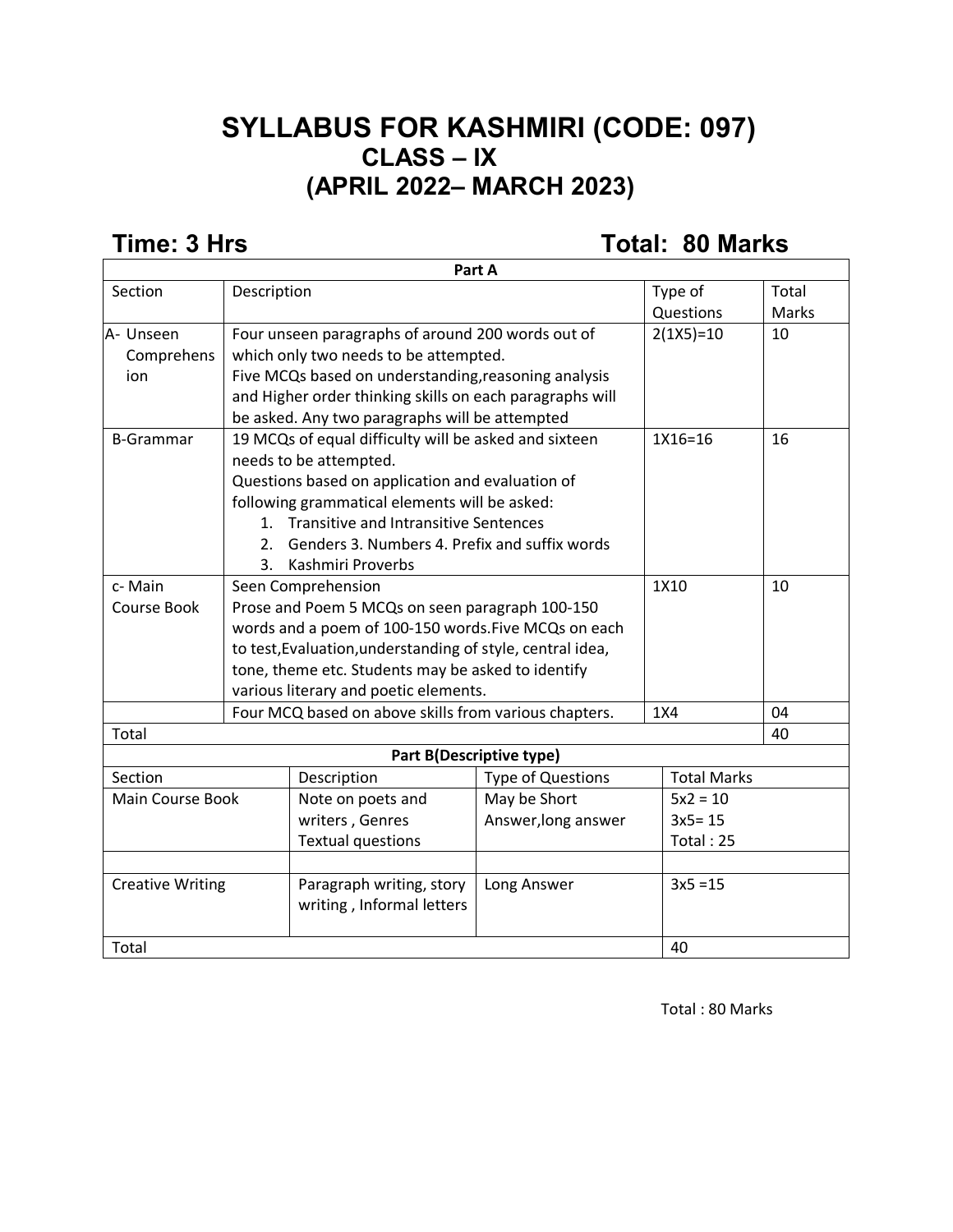### **Literature**

تُومهِ جماً ژبا پپھرسلیس Class IX SYLLABUS

**TERM FIRST** 

۲۰<br>ا۔ گتر ج<sub>ی</sub>ز بچ<sub>ی</sub>ت ال<sub>یہ</sub> بی<sub>ن</sub>ے ل<br>۲۔ نظم (انسانس کن )

**TERM SECOND** 

**Prescribed book: KASHIR KITAB 2010 BOSE J&K (Class IX)**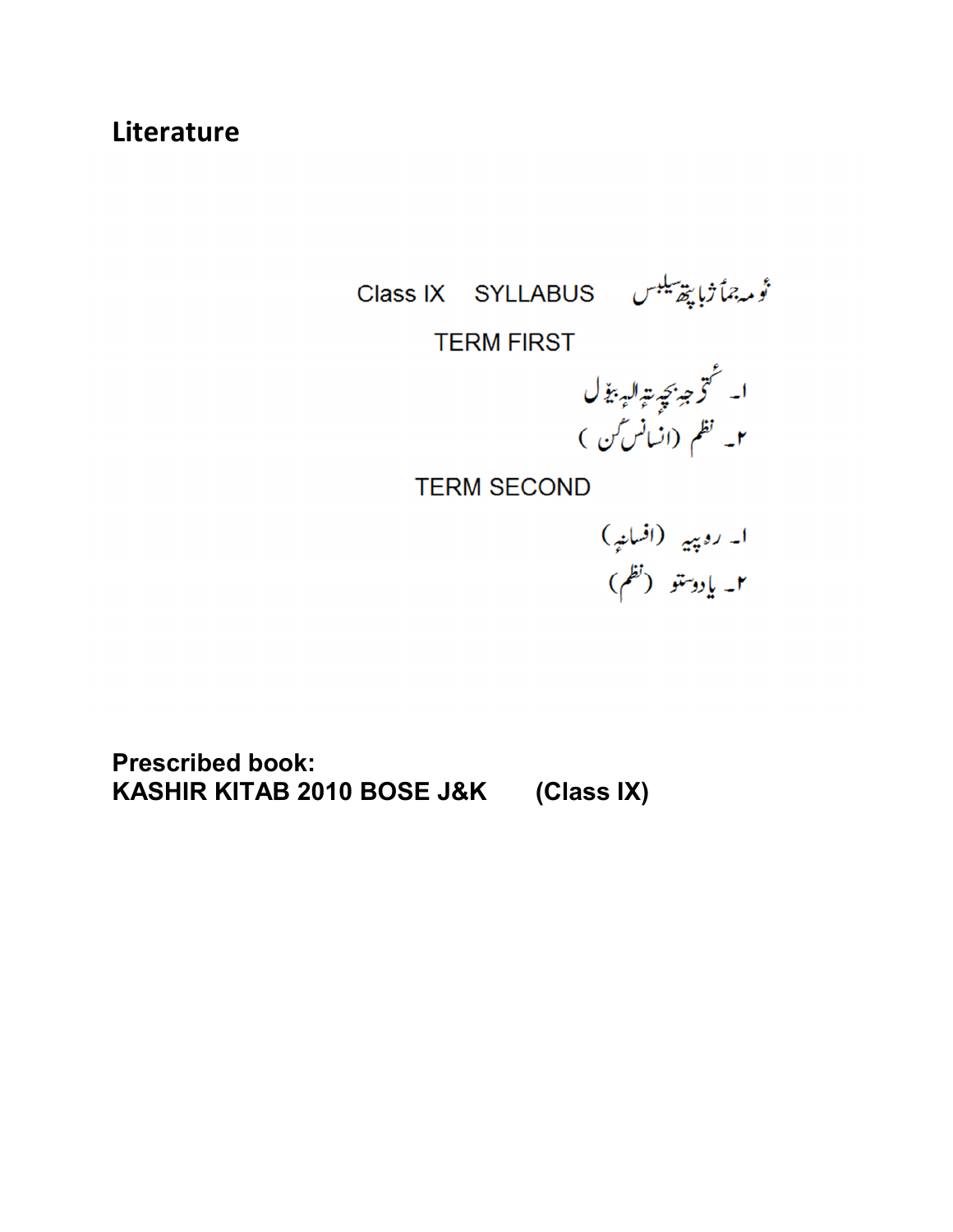#### **SYLLABUS FOR KASHMIRI (CODE: 097) CLASS – X (APRIL 2022– MARCH 2023)**

#### **Time: 3 Hrs Total: 80 Marks**

| Part A           |                                                            |             |              |  |
|------------------|------------------------------------------------------------|-------------|--------------|--|
| Section          | Description                                                | Type of     | Total        |  |
|                  |                                                            | Questions   | <b>Marks</b> |  |
| lB- Unseen       | Four unseen paragraphs of around 200 words out of          | $2(1X5)=10$ | 10           |  |
| Comprehens       | which only two needs to be attempted.                      |             |              |  |
| ion              | Five MCQs based on understanding, reasoning analysis       |             |              |  |
|                  | and Higher order thinking skills on each paragraph will be |             |              |  |
|                  | asked. Any two paragraphs will be attempted                |             |              |  |
| <b>B-Grammar</b> | 19 MCQs of equal difficulty will be asked and sixteen      | 1X16=16     | 16           |  |
|                  | needs to be attempted.                                     |             |              |  |
|                  | Questions based on application and evaluation of           |             |              |  |
|                  | following grammatical elements :                           |             |              |  |
|                  | 1. Suffix prefix words 2. Tenses 3. Genders 4. Numbers     |             |              |  |
|                  |                                                            |             |              |  |
| c- Main          | Seen Comprehension                                         | 1X10        | 10           |  |
| Course Book      | Prose and Poem 5 MCQs on seen paragraph 100-150            |             |              |  |
|                  | words and a poem of 100-150 words. Five MCQs on each       |             |              |  |
|                  | to test, Evaluation, understanding of style, central idea, |             |              |  |
|                  | tone, theme etc. Students may be asked to identify         |             |              |  |
|                  | various literary and poetic elements.                      |             |              |  |
|                  | Four MCQ based on above skills from various chapters.      | 1X4         | 04           |  |
| Total            |                                                            |             | 40           |  |

| <b>Part B(Descriptive type)</b> |                       |                          |                    |  |  |
|---------------------------------|-----------------------|--------------------------|--------------------|--|--|
| Section                         | Description           | <b>Type of Questions</b> | <b>Total Marks</b> |  |  |
| Main Course Book                | Poets & writers, Poem | Short Answer, long       | $5x1 = 05$         |  |  |
|                                 | summary, Textual      | answer                   | $3x5=15$           |  |  |
|                                 | Questions,            |                          | Total $=15$        |  |  |
|                                 |                       |                          |                    |  |  |
| <b>Creative Writing</b>         | Essay, Story writing  | Long Answer              | $10x1 = 10$        |  |  |
|                                 | letter writing        |                          | $10x1 = 10$        |  |  |
|                                 |                       |                          | $05x1=05$          |  |  |
|                                 |                       |                          | Total = $25$       |  |  |
|                                 |                       |                          |                    |  |  |
|                                 |                       |                          |                    |  |  |
| Total                           | 40                    |                          |                    |  |  |

### **Total : 80 marks**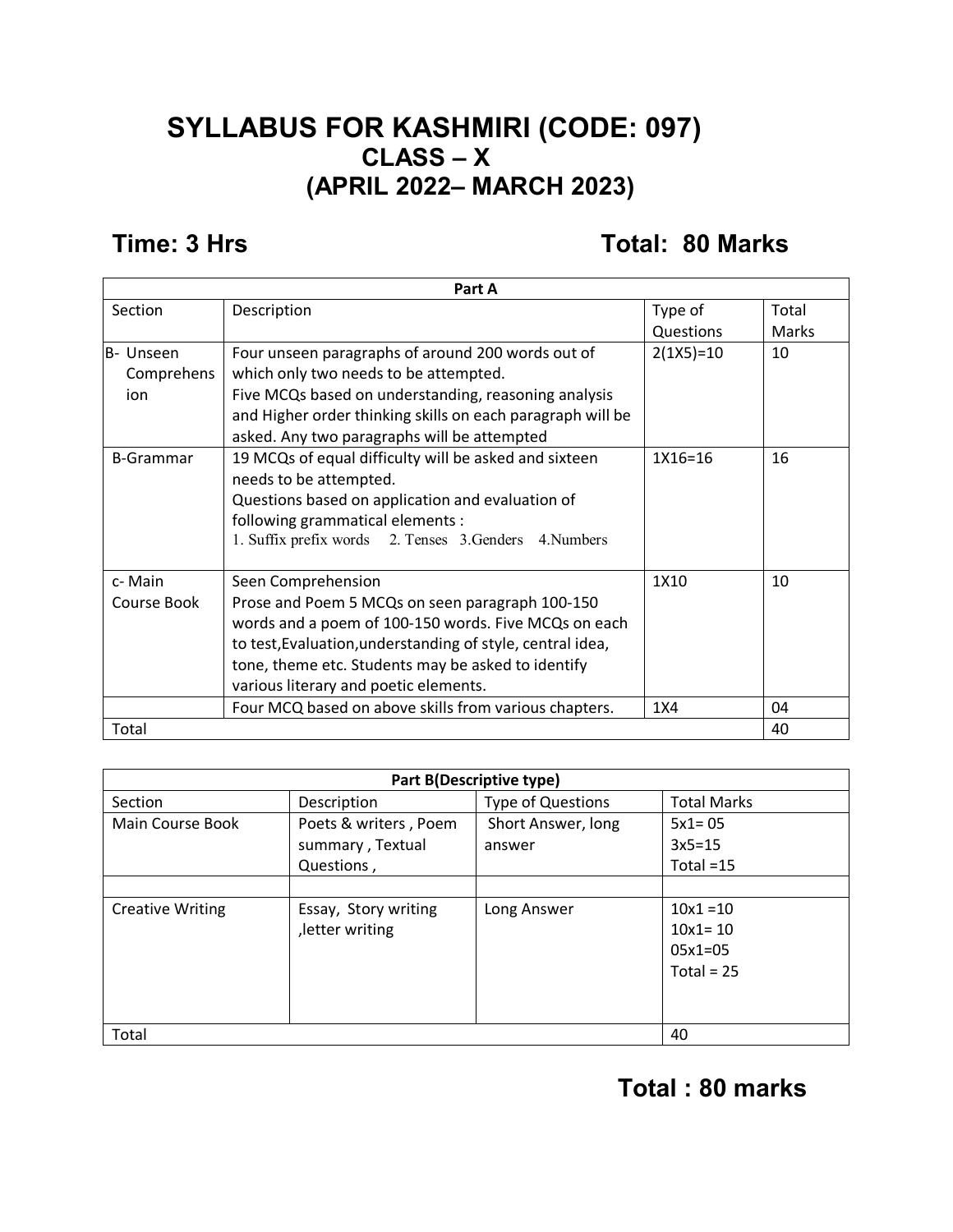#### **Literature**



**Prescribed book: KASHIR KITAB 2010 BOSE J&K (Class X)**